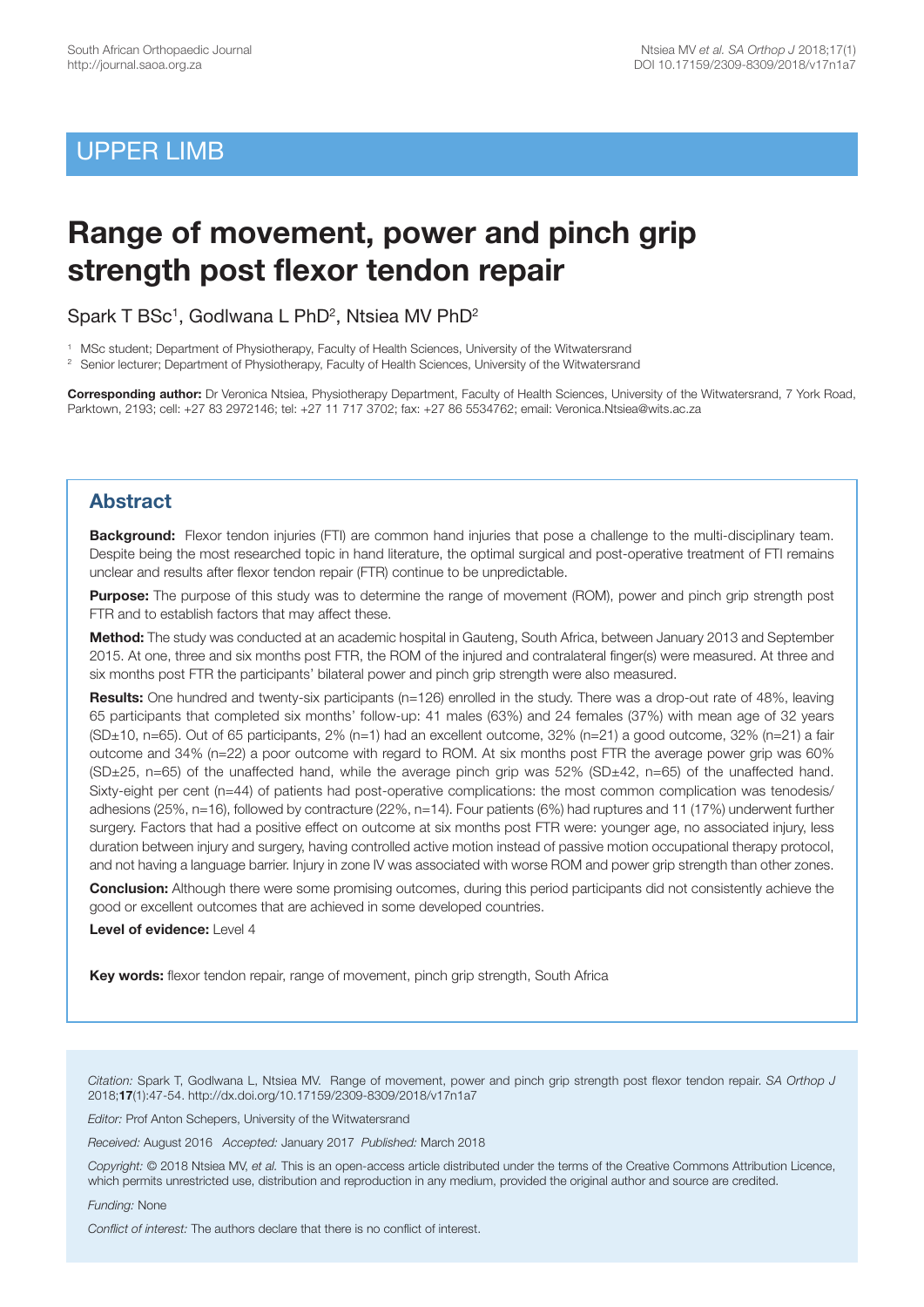# **Introduction**

Flexor tendon injuries (FTI) are common hand injuries that pose a challenge to the multi-disciplinary team. <sup>1</sup> Despite this, the optimal surgical and post-operative treatment of FTI remains unclear and results after flexor tendon repair (FTR) continue to be unpredictable. 2

There are several differences in post-surgical outcomes between developed and developing countries. In developing countries, outcomes may be influenced by: a lack of resources (both of the healthcare facilities and of the patients that utilise the services), 3,4 a higher post-operative infection rate, <sup>5</sup> language barriers, <sup>6</sup> and lower education levels. <sup>7</sup> Other factors that are reported to influence outcome post FTR include age, smoking, mechanism of injury, zone and extent of injury, time lapsed from injury to surgery, surgical technique, post-operative rehabilitation and adherence to therapy. 1,4 Although much research has been done in developed countries minimal research has been done in developing countries. Thus, post-operative functional outcomes between developing and developed countries may not be the same.

The International Classification of Functioning, Disability and Health (ICF) provides a framework for the description of health conditions in terms of body functions and structure, activities and participation, as well as personal and environmental factors. Outcome post FTR is most frequently determined by measuring the impairments in body structure and functions, such as range of motion (ROM) and strength of the affected hand. Thus, the aim of this study was to determine ROM, power and pinch grip strength post FTR and factors that may influence these.

# **Method**

### *Study design and participants*

A longitudinal observational study was done at an academic hospital in Johannesburg, South Africa, from January 2013 to September 2015. Persons with an FTI in any zone, in any finger, with any associated neurovascular and/or bony injury, and who were over the age of 14 years were included. Persons with a previous injury to the affected or unaffected hand with residual ROM and/or strength deficit were excluded. This was part of a bigger study to establish functional outcomes after FTR of the hand.

### *Sampling*

A sample of n=126 was recruited following considerations that there are 11 factors affecting FTR outcomes (age, language barriers, smoking, mechanism of injury, zone of injury, extent of injury, including number of digits injured and associated injury, time lapsed from injury to surgery, surgical technique, post-operative rehabilitation protocol and adherence to therapy1,4 and each factor was assigned ten participants (total of 110 participants). A loss to follow-up of 15% (16 participants) was anticipated, resulting in  $n=126$ 

### *Instrumentation and outcome measures*

ROM was measured with a universal metal finger goniometer. Conventional goniometry was used as it was found to be comparable with computer-aided goniometry and motion analysis. <sup>9</sup> Any change in ROM by >5° was considered clinically meaningful. <sup>10</sup> Grip strength was measured with a Jamar dynamometer, in the position described by the American Society of Hand Therapists (elbow flexed 90°, forearm in neutral and patient gripping the dynamometer at the second handle position). The minimal detectable change (MDC) has not been established; however, there are readily available age- and sex-specific norms.<sup>11</sup> Pinch strength was measured using a pinch meter. The pinch meter measures thumb–finger prehension in pounds and/or kilograms and norms are available. 12

### *Procedure*

During the study period, theatre lists were obtained from the hospital hands unit and patients due for FTR were identified. Post surgically all participants received occupational therapy (OT) for four weeks. The OT protocols used were the passive motion or controlled active motion or early active motion protocols. After four weeks patients were invited to participate in the study by the researcher as they attended their first physiotherapy appointment. They continued to receive the usual OT and physiotherapy as necessary. At invitation (baseline, four weeks post-operatively) a data collection form that covered details about demographics, injury, surgery, rehabilitation and post-operative complications was completed by those who gave consent. The aspects of rehabilitation and post-operative complications were gathered at the three and six-month follow-up period where necessary.

At baseline, bilateral hand ROM was measured. For measurement of the finger joints the participant's wrist was in neutral, and the participant was asked to form a composite fist to measure flexion ROM (i.e. joints were not measured in isolation). The participant was then asked to open their hand as much as possible in order to measure extension ROM. For the thumb flexion and extension ROM measurement the participant was asked to flex and extend their thumb as fully as possible (with wrist in neutral). ROM of the affected hand was measured in an identical manner at three and six months post-surgery. At three and six months post-surgery the participant's bilateral grip strength and pinch strength were measured. Three measurements were taken for both affected and unaffected hands and an average of the three readings was calculated.

### *Data analysis*

The Total Active Movement (TAM) classification system, as described by the American Society for Surgery of the Hand (ASSH), <sup>13</sup> was applied to the ROM measurements. TAM was calculated by subtracting the sum of the extension deficit present at each joint (metacarpal-phalangeal joint [MCPJ], proximal interphalangeal joint [PIPJ] and distal interphalangeal joint [DIPJ]) from the sum of the degrees of flexion at each joint: TAM = total active flexion (MCPJ, PIPJ, DIPJ) – total extension deficit (MCPJ, PIPJ, DIPJ).<sup>13</sup> The average TAM for the affected hand was then calculated and classified according to the following: 100% – Excellent, >75% – Good, >50% – Fair, <50% – Poor.

For power and pinch grip strength, three measurements were taken bilaterally, and the average of the affected hand was then divided by the average of the unaffected hand to determine the percentage of unaffected grip strength. Descriptive statistics were used to analyse demographic information, ROM, pinch and grip strength. Friedman's test was used to compare median scores of ROM over the study period, and the Wilcoxon Signed Rank test was used to compare median scores of grip and pinch strength over the study period. Pearson's correlation was used for ROM and power grip, while Spearman's correlation was used for pinch grip, due to the skewness of its distribution. To test association, t-test, one-way ANOVA and Kruskal-Wallis tests were used. The predictor variables were: age category, smoking history, mechanism of injury (sharp or tearing), zone of injury, number of digits injured, associated injury, number of weeks between injury and surgery, suture technique, OT protocol, adherence to therapy and presence of language barrier. Bonferroni test was used to determine, when there are differences between the groups. Regression analysis was done for variables which were statistically significant from univariate analysis. Stata statistical software (version 14) was used for statistical analysis. Significance was set at  $p \leq 0.05$ .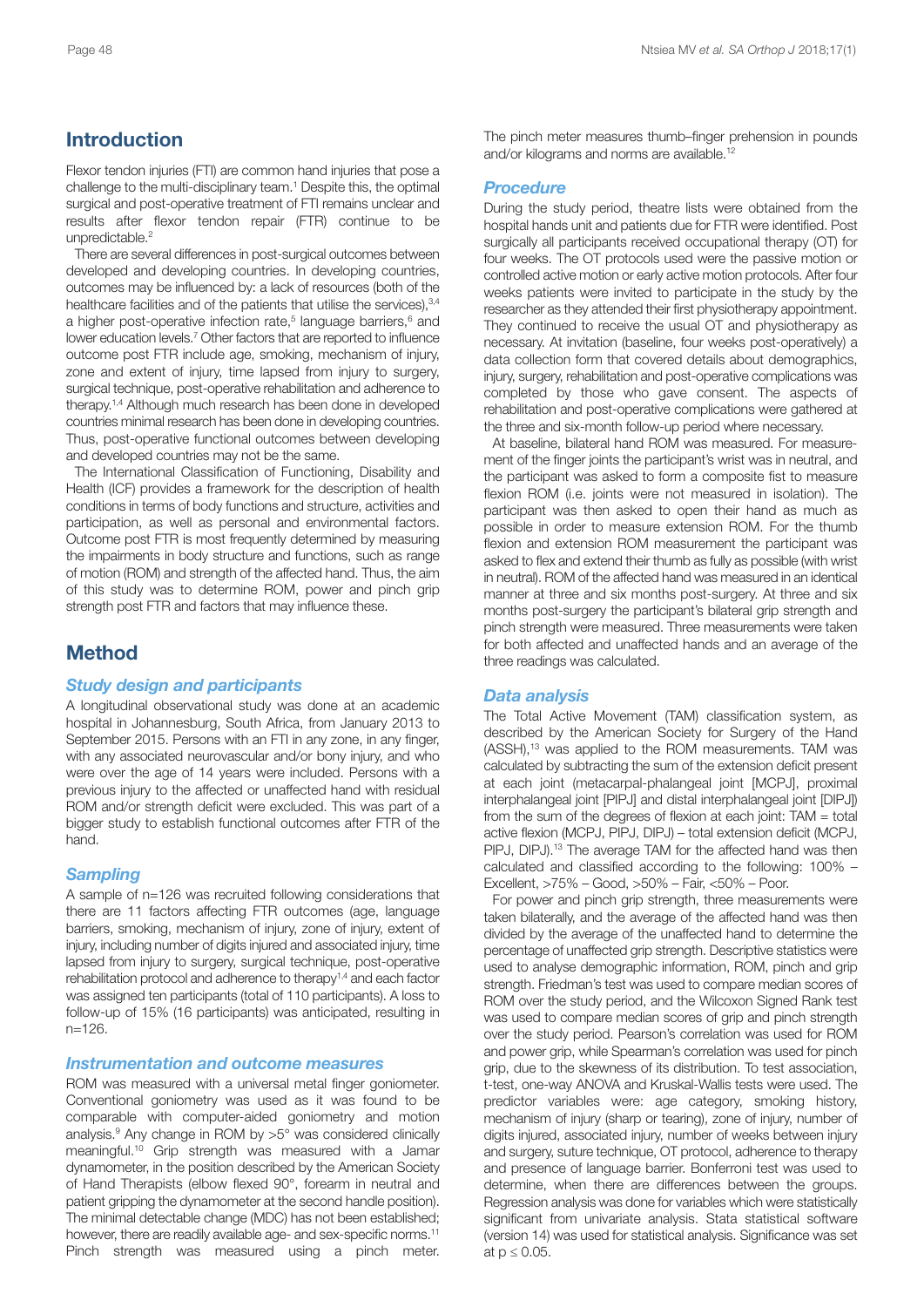# **Results**

# *Participants*

Of the 126 participants (n=126) enrolled in the study, 75% (n=94) and 56% (n=72) completed their three- and six-month assessments, respectively. Seven participants who attended their six-month follow-up had missed their three-month follow-up, leaving 51.5% (n=65) participants (141 fingers) with complete data and eligible for analysis; thus results have been presented using n=65. The demographics of the study sample are summarised in *Table I*. Most of the participants were male (63%) and between the ages of 20 and 30 years (37%). Sixty-three per cent (n=41) of the participants were employed, 91% of the sample was right hand dominant and 78.5% could understand and speak English fluently.

### *Characteristics of injuries*

Characteristics of injuries sustained by participants are summarised in *Table II*. Most (61.5%) participants injured their dominant hand and the most commonly injured zone was zone V (40%). Most participants only injured a single digit (38.5%). The most common associated injury was ulnar nerve (21.5%).

# *Details of the surgery and complications post surgery*

Details of the surgery undergone by participants are summarised in *Table III*. There was a mean delay of 11 days  $(SD±15, n=65)$  between injury and surgery, with most of the participants (57%) undergoing FTR within a week of sustaining their FTI. Almost half of the patients (48%) had four-strand repair. There was a high rate (43%) at which the surgeon did not specify in the surgery notes which suture was used.

|  | Table I: Demographics of study sample (n=65) |  |  |  |
|--|----------------------------------------------|--|--|--|
|--|----------------------------------------------|--|--|--|

| <b>Descriptor</b>        | n(%)       |            |
|--------------------------|------------|------------|
| Sex                      | Male       | 41 (63%)   |
|                          | Female     | 24 (37%)   |
|                          | 20         | 5(7.5%)    |
|                          | $20 - 30$  | 24 (37%)   |
| Age* (years)             | $31 - 40$  | 20 (31%)   |
|                          | $41 - 50$  | 11 (17%)   |
|                          | >50        | 5(7.5%)    |
|                          | Employed   | 41 (63%)   |
| Occupation               | Unemployed | 17 (26%)   |
|                          | Other**    | 7(11%)     |
|                          | Sedentary  | 4 (10%)    |
| Type of work<br>$(n=41)$ | Light      | 15 (36.5%) |
|                          | Medium     | 15 (36.5%) |
|                          | Heavy      | 7(17%)     |
| Hand dominance           | Right      | 59 (91%)   |
|                          | Left       | 6(9%)      |
| Smoker                   | Yes        | 19 (29%)   |
|                          | <b>No</b>  | 46 (71%)   |
|                          | Yes***     | 8(12.5%)   |
| Language barrier         | <b>No</b>  | 51 (78.5%) |
|                          | Slight***  | 6(9%)      |

Mean age of the participants was 32 years (SD±10, n=65). The youngest participant was 15 and the oldest 62.

Includes scholars, students, pensioners and prisoners

'Yes' required a translator, 'Slight' meant participant was not fluent in English, but a translator was not required

| <b>Descriptor</b>        |                                               | n(%)       |
|--------------------------|-----------------------------------------------|------------|
| Hand                     | Dominant                                      | 40 (61.5%) |
| injured                  | Non-dominant                                  | 25 (39.5%) |
|                          | Accidental*                                   | 28 (43%)   |
|                          | Violence-related                              | 24 (37%)   |
| Cause<br>of injury       | Motor/pedestrian vehicle accident             | 2(3%)      |
|                          | Occupational                                  | 5(8%)      |
|                          | Self-inflicted**                              | 6(9%)      |
| Sharp/                   | Sharp                                         | 60 (92%)   |
| tearing***               | Tearing                                       | 5(8%)      |
|                          | ı                                             | $1(1.5\%)$ |
|                          | Π                                             | 19 (29%)   |
| Zone                     | Ш                                             | 9(14%)     |
|                          | $\overline{N}$                                | 3(4.5%)    |
|                          | $\vee$                                        | 26 (40%)   |
|                          | Thumb (zones I-III)                           | 7(11%)     |
|                          | 1                                             | 25 (38.5%) |
| Number                   | $\overline{2}$                                | 18 (28%)   |
| of digits                | 3                                             | 11 (17%)   |
| injured                  | $\overline{4}$                                | 8(12%)     |
|                          | 5                                             | 3(4.5%)    |
|                          | Isolated median nerve laceration              | 10 (15%)   |
|                          | Isolated ulnar nerve laceration               | 14 (21.5%) |
|                          | Combined median and ulnar<br>nerve laceration | 4(6%)      |
|                          | Digital nerve laceration                      | 11 (17%)   |
| Associated<br>injury**** | Fracture/dislocation                          | 5(7%)      |
|                          | Vascular Injury                               | 9(14%)     |
|                          | Extensor tendon/thenar<br>muscle laceration   | 5(7%)      |
|                          | Associated injury****                         | 2(3%)      |
|                          | None                                          | 21 (32%)   |

**Table II:** Characteristics of the injuries (n=65)

Injuries caused by accidents (outside of work) such as falling onto glass or cutting oneself accidentally

\*\* Injuries sustained by punching windows and in one case a parasuicide Sharp: knives, broken bottles, glass, blade and windows; tearing: grinders/saws and a spanner in one case

\*\*\*\* Accounts for combined injuries, i.e. more than one associated injury

#### **Table III:** Details of surgery undergone by participants (n=65)

| <b>Descriptor</b> |                                                         | n(%)     |
|-------------------|---------------------------------------------------------|----------|
| Delay             | $<$ 1 week                                              | 37 (57%) |
|                   | $1-2$ weeks                                             | 18 (28%) |
| between           | $>2-3$ weeks                                            | 3(4.5%)  |
| injury and        | $>3-4$ weeks                                            | 3(4.5%)  |
| surgery*          | $>1$ month, $<$ 2 months                                | 1(1.5%)  |
|                   | $>2$ month, $<$ 3 months                                | 2(3%)    |
|                   | $>3$ months                                             | 1(1.5%)  |
|                   | 4-strand                                                | 31 (48%) |
| Suture            | 2-strand                                                | 2(3%)    |
|                   | 4-strand FDP <sup>**</sup> , 2-strand FDS <sup>**</sup> | 1(1.5%)  |
|                   | 4-strand FDP only                                       | 3(4.5%)  |
|                   | Not recorded***                                         | 28 (43%) |

The mean delay between injury and surgery was 11 days (SD $\pm$ 15, n=65) with a minimum wait of 0 days (i.e. the participant was operated on the day of injury) and a maximum delay of over three months

\*\* FDP: flexor digitorum profundus; FDS: flexor digitorum superficialis

Surgeon did not record the surgical technique used in the surgery notes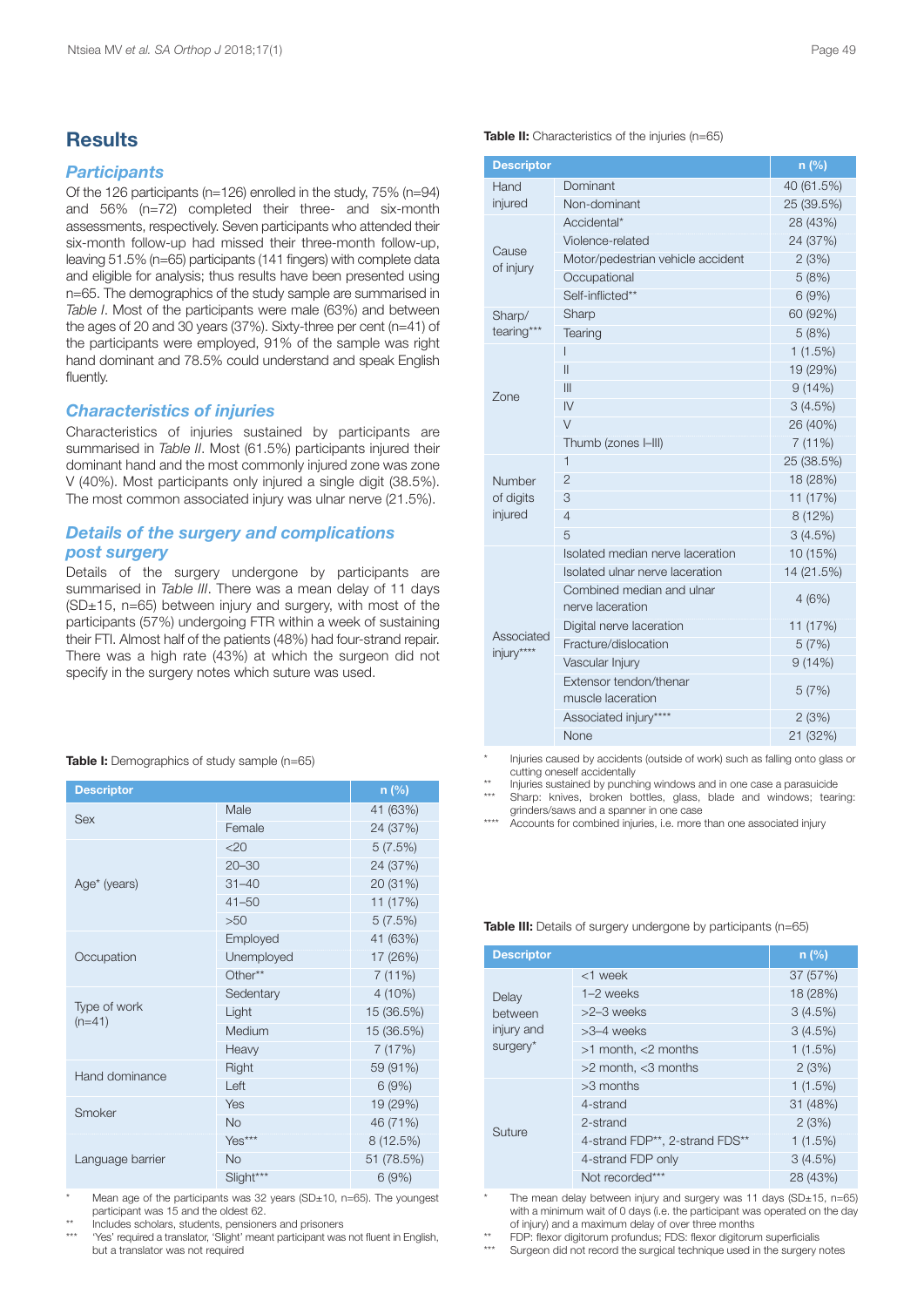Sixty-eight per cent of participants (n=44) experienced one or more complications post FTR. The most common complication was tenodesis/adhesions (25%, n=16), followed by contracture (22%, n=14) and infection (9%, n=6). Eleven participants (17%) underwent further surgery. The further surgeries included: three debridements, three tenolysis, one contracture release, three secondary tendon repairs and one Riordan tendon transfer.

## *ROM, power and grip strength*

The ROM of participants at one, three and six months post FTR, in terms of TAM, showed an improvement in median TAM of 36% from one to three months (p<0.001), and 8% from three to six months (p<0.001). At one month post FTR, the majority (94%, n=61) of participants had ROM classified as poor. At three months post FTR the ROM classification was divided almost equally between fair (45%, n=29) and poor (43%, n=28). At six months post FTR the participants' ROM was split almost equally into thirds of good and excellent (34%, n=22), fair (32%, n=21) and poor (34%, n=22) results. The power grip strength improved by 21% (p<0.001) and pinch grip strength by 25% (p<0.001) from three to six months.

# *Factors that affect ROM, power and grip strength six months post FTR*

Power grip, ROM, and pinch grip were all positively correlated; therefore, as ROM improves, strength improves and vice versa. After testing for correlation, tests for association were done. The summary is presented in *Table IV*. ROM at six months was significantly associated with age and zone of injury. Participants aged 50 years and older or who had an injury in zone IV of their hand were more likely to have decreased ROM when compared to other age categories and zones. Power grip was significantly associated with zone of injury, number of digits injured, associated injury and presence of a language barrier. Participants who had an injury in zone IV, a combined median and ulnar nerve injury or were unable to speak English were more likely to have decreased power grip, while those with injury to the thumb or a single digit injury were more likely to have increased power grip. Pinch grip was significantly associated with zone of injury and associated injury.

The factors found to be significantly correlated to and/or associated with each outcome variable were used in the multiple linear regression and are summarised in *Table V*. For each year decrease in age there was a 0.7° increase in ROM (p=0.01).

**Table IV:** Summary of associations of factors with significant outcome variables

|                                 | <b>ROM</b>           |                | <b>Power grip</b>    |                 | <b>Pinch grip</b> |                     |
|---------------------------------|----------------------|----------------|----------------------|-----------------|-------------------|---------------------|
|                                 | <b>Mean (SD)</b>     | p              | <b>Mean (SD)</b>     | p               | <b>Mean (SD)</b>  | p                   |
| Age category (years)            |                      |                |                      |                 |                   |                     |
| $<$ 20                          | 75.05 (±19.74)       |                | 56.80 (±24.00)       |                 |                   |                     |
| $20 - 30$                       | 63.87 (±23.14)       |                | 66.08 (±23.68)       |                 | <b>NA</b>         |                     |
| $31 - 40$                       | 59.94 (±25.55)       | $0.01\sqrt{ }$ | 62.10 $(\pm 21.64)$  | 0.15            |                   | $0.12**$            |
| $41 - 50$                       | 63.71 (±25.40)       |                | 56.82 (±25.80)       |                 |                   |                     |
| $>50$                           | $32.43 (\pm 13.73)$  |                | 36.00 (±31.56)       |                 |                   |                     |
| Zone of injury                  |                      |                |                      |                 |                   |                     |
|                                 | 63.46 (±0.00)        |                | 73.00 (±0.00)        |                 |                   |                     |
| $\parallel$                     | 60.54 ( $\pm$ 15.52) |                | 74.37 (±16.99)       |                 |                   | $0.00**$ $\sqrt{ }$ |
| $\mathbb{H}$                    | 62.95 (±26.42)       | $0.01\sqrt{ }$ | 57.11 (±26.36)       | $0.00\sqrt{}$   | <b>NA</b>         |                     |
| $\overline{N}$                  | $23.64 (\pm 11.13)$  |                | $17.33 (\pm 12.66)$  |                 |                   |                     |
| $\vee$                          | 69.90 (±23.31)       |                | 48.81 (±19.76)       |                 |                   |                     |
| Thumb                           | 43.03 (±33.04)       |                | $85.14 (\pm 10.16)$  |                 |                   |                     |
| Number of digits injured        |                      |                |                      |                 |                   |                     |
| $\mathbf{1}$                    | $52.33 (\pm 24.53)$  |                | 76.44 (±18.86)       |                 |                   |                     |
| 2                               | 69.55 (±22.32)       |                | 57.56 (±21.31)       |                 |                   |                     |
| 3                               | 62.75 (±29.39)       | 0.11           | 45.36 (±26.27)       | $0.00 \sqrt{ }$ | <b>NA</b>         | $0.11***$           |
| $\overline{4}$                  | 60.84 $(\pm 21.43)$  |                | 40.75 ( $\pm$ 18.44) |                 |                   |                     |
| 5                               | $77.59 (\pm 4.40)$   |                | 48.33 (17.67)        |                 |                   |                     |
| <b>Associated injury</b>        |                      |                |                      |                 |                   |                     |
| Ulnar nerve                     | 75.55 (±29.28)       |                | 54.10 (±20.46)       |                 |                   |                     |
| Median nerve                    | $61.85 (\pm 22.06)$  |                | 44.43 (±19.92)       |                 |                   |                     |
| Combined median and ulnar nerve | 59.63 (±19.04)       |                | 29.25 (±12.18)       |                 |                   | $0.00**$ $\sqrt{ }$ |
| Digital nerve                   | 66.78 (±21.85)       | 0.13           | 74.09 (±21.69)       | $0.00 \sqrt{ }$ | <b>NA</b>         |                     |
| Fracture/dislocation            | 53.64 $(\pm 8.63)$   |                | 69.00 (±30.64)       |                 |                   |                     |
| Pulley                          | $71.89 (\pm 0.66)$   |                | $88.00 \ (\pm 1.41)$ |                 |                   |                     |
| Nil                             | $50.98 (\pm 26.26)$  |                | 68.52 (±24.90)       |                 |                   |                     |
| Language barrier                |                      |                |                      |                 |                   |                     |
| Yes                             | 52.28 (±22.60)       |                | 39.13 (±17.27)       |                 |                   |                     |
| <b>No</b>                       | 62.17 (±24.87)       | 0.57           | 63.55 $(\pm 23.68)$  | $0.03\sqrt{ }$  | <b>NA</b>         | $0.27**$            |
| Slight                          | 63.49 (±26.99)       |                | 60.50 $(\pm 30.01)$  |                 |                   |                     |

Test used: No star – ANOVA; \* T-test; \*\* Kruskal-Wallis test (no Bonferroni calculation done). √ Significant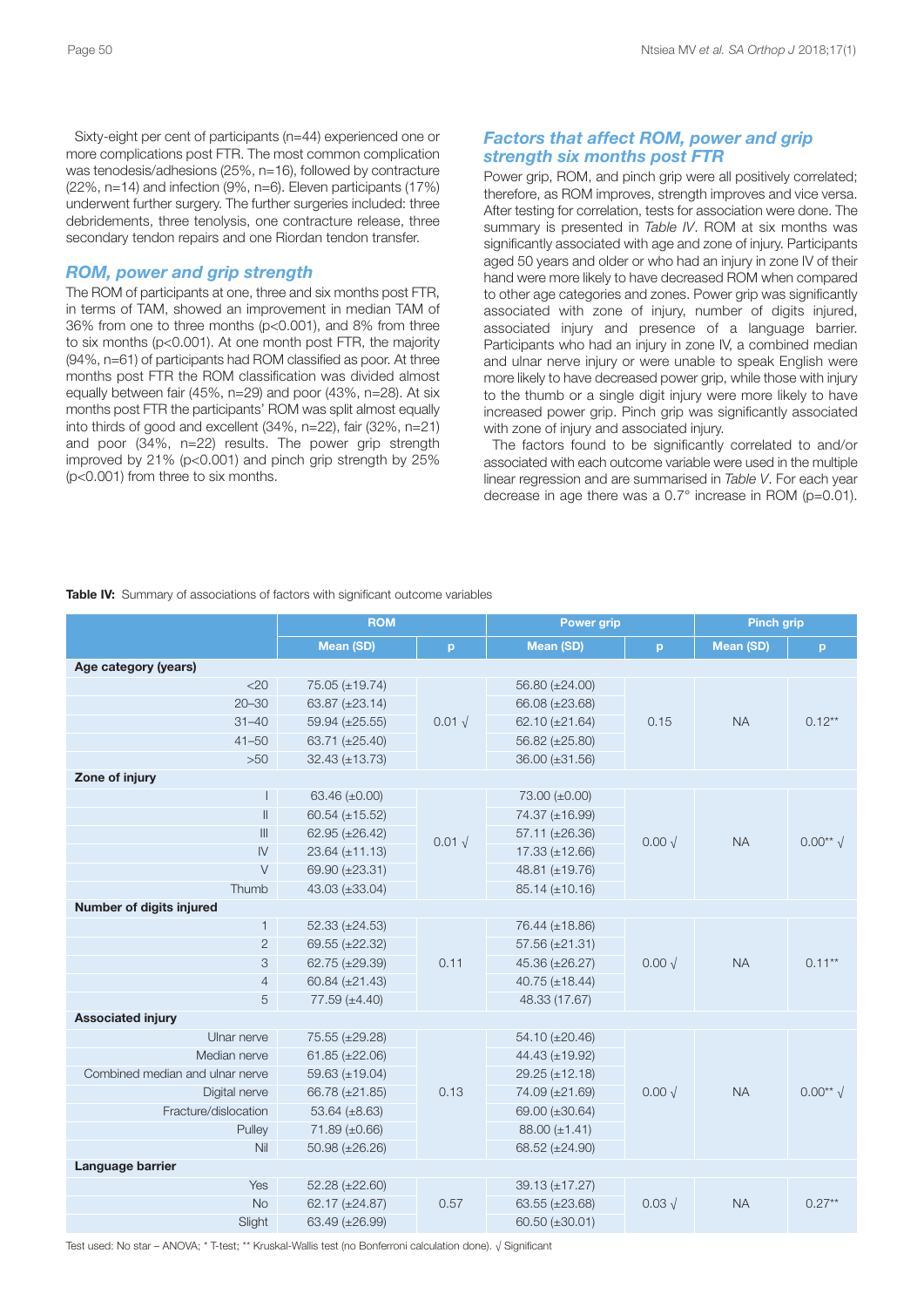### **Table V:** Multiple regression – ROM

| <b>ROM</b>                                    |                                   |          | <b>Standard error</b> | T       | P >  t  | 95% Confidence interval |         |
|-----------------------------------------------|-----------------------------------|----------|-----------------------|---------|---------|-------------------------|---------|
| Age                                           |                                   | $-0.70$  | 0.27                  | $-2.61$ | $0.01*$ | $-1.25$                 | $-0.16$ |
|                                               | $\mathbf{II}$                     | $-0.93$  | 21.83                 | $-0.04$ | 0.97    | $-44.73$                | 42.88   |
| Zone of injury                                | III                               | 6.65     | 22.84                 | 0.29    | 0.77    | $-39.19$                | 52.48   |
| (Base category:                               | IV                                | $-35.92$ | 25.25                 | $-1.42$ | 0.16    | $-86.58$                | 14.75   |
| $Zone$ I)                                     | $\vee$                            | 4.96     | 22.47                 | 0.22    | 0.83    | $-40.14$                | 50.05   |
|                                               | <b>Thumb</b>                      | $-14.86$ | 23.03                 | $-0.65$ | 0.52    | $-61.08$                | 3136    |
| Delay between injury and surgery<br>(in days) |                                   | $-4.83$  | 2.06                  | $-2.34$ | $0.02*$ | $-8.97$                 | $-0.70$ |
| <b>Number of digits</b>                       |                                   | 1.40     | 3.17                  | 0.44    | 0.66    | $-4.96$                 | 7.76    |
|                                               | 4-strand                          | 0.66     | 16.03                 | 0.04    | 0.97    | $-31.51$                | 32.84   |
| <b>Suture</b><br>(base category:              | FDP** 4 strand,<br>FDS** 2 strand | 19.44    | 2725                  | 0.71    | 0.48    | $-35.24$                | 74.13   |
| 2-strand)                                     | $FDP**$ only                      | $-15.09$ | 19.69                 | $-0.77$ | 0.45    | $-54.60$                | 24.41   |
|                                               | Not recorded                      | 9.96     | 15.87                 | 0.63    | 0.53    | $-21.88$                | 41.81   |

R-squared = 0.41; Adjusted R-squared = 0.28

\* - significant

\*\* - FDP: flexor digitorum profundus; FDS: flexor digitorum superficialis

### **Table VI:** Multiple regression – power grip

| <b>Power grip</b>                                          |                                    | <b>Coefficient</b> | <b>Standard error</b> | T       | P >  t  | 95% Confidence interval |         |
|------------------------------------------------------------|------------------------------------|--------------------|-----------------------|---------|---------|-------------------------|---------|
| Age                                                        |                                    | $-0.62$            | 0.23                  | $-2.64$ | $0.01*$ | $-1.09$                 | $-0.15$ |
|                                                            | $\mathbf{II}$                      | 4.62               | 19.04                 | 0.24    | 0.81    | $-33.58$                | 42.81   |
| Zone of injury                                             | III                                | $-7.27$            | 19.56                 | $-0.37$ | 0.71    | $-46.52$                | 31.99   |
| (Base category:                                            | $\mathsf{IV}$                      | $-30.20$           | 23.22                 | $-1.30$ | 0.20    | $-76.80$                | 16.41   |
| $Zone$ I)                                                  | V                                  | 2.88               | 22.28                 | 0.13    | 0.90    | $-41.83$                | 47.60   |
|                                                            | Thumb                              | 21.14              | 19.82                 | 1.07    | 0.29    | $-18.64$                | 60.92   |
|                                                            | Median nerve                       | $-8.01$            | 11.82                 | $-0.68$ | 0.50    | $-31.72$                | 15.70   |
|                                                            | Ulnar nerve                        | $-23.91$           | 12.78                 | $-1.87$ | 0.07    | $-49.56$                | 1.75    |
| <b>Associated injury</b><br>(base category:<br>nil injury) | Combined median<br>and ulnar nerve | $-33.86$           | 14.44                 | $-2.34$ | $0.02*$ | $-62.85$                | $-4.89$ |
|                                                            | Digital nerve                      | 5.74               | 7.00                  | 0.82    | 0.42    | $-8.31$                 | 19.79   |
|                                                            | Fracture/dislocation               | 6.55               | 11.92                 | 0.55    | 0.59    | $-17.37$                | 30.46   |
|                                                            | Pulley injury                      | 14.58              | 13.54                 | 1.08    | 0.29    | $-12.59$                | 41.74   |

R-squared = 0.57; Adjusted R-squared = 0.47

\* - significant

## **Table VII:** Multiple regression – pinch grip

| Power grip                                                     |                                    | <b>Coefficient</b> | <b>Standard error</b> | T       | P >  t  | 95% Confidence interval |          |
|----------------------------------------------------------------|------------------------------------|--------------------|-----------------------|---------|---------|-------------------------|----------|
|                                                                |                                    |                    |                       |         |         |                         |          |
| Age                                                            |                                    | $-0.73$            | 0.45                  | $-1.64$ | 0.11    | $-1.63$                 | 0.16     |
|                                                                | $\parallel$                        | 12.10              | 36.09                 | 0.34    | 0.74    | $-60.47$                | 84.67    |
| Zone of injury                                                 | III                                | $-1.24$            | 36.73                 | $-0.03$ | 0.97    | $-75.09$                | 72.60    |
| (Base category:                                                | $\mathsf{IV}$                      | 2.85               | 43.55                 | 0.07    | 0.95    | $-84.72$                | 90.42    |
| Zone I)                                                        | $\vee$                             | 42.70              | 41.92                 | 1.02    | 0.31    | $-41.59$                | 126.99   |
|                                                                | Thumb                              | 33.06              | 37.27                 | 0.89    | 0.38    | $-41.87$                | 108.00   |
|                                                                | Median nerve                       | $-32.83$           | 22.10                 | $-1.49$ | 0.14    | $-77.27$                | 11.61    |
|                                                                | Ulnar nerve                        | $-57.94$           | 24.13                 | $-2.40$ | $0.02*$ | $-106.46$               | $-9.42$  |
| <b>Associated injury</b><br>(base category:                    | Combined median<br>and ulnar nerve | $-75.84$           | 27.53                 | $-2.75$ | $0.01*$ | $-131.21$               | $-20.48$ |
| nil injury)                                                    | Digital nerve                      | 21.80              | 13.67                 | 1.60    | 0.12    | $-5.68$                 | 49.27    |
|                                                                | Fracture/dislocation               | 26.43              | 24.45                 | 1.08    | 0.29    | $-22.73$                | 75.59    |
|                                                                | Pulley injury                      | 17.87              | 25.74                 | 0.69    | 0.49    | $-33.90$                | 69.63    |
| Mechanism of<br><b>injury</b> (base category:<br>sharp injury) | Tearing                            | $-41.86$           | 24.68                 | $-1.70$ | 0.10    | $-91.48$                | 7.77     |
| OT protocol**                                                  | CAM <sup>**</sup>                  | 48.63              | 22.95                 | 2.12    | $0.04*$ | 2.49                    | 94.77    |
| (base category: passive                                        | EAM**                              | 14.95              | 25.78                 | 0.58    | 0.57    | $-36.89$                | 66.79    |
| motion protocol)                                               | Did not receive OT                 | $-18.75$           | 36.10                 | $-0.52$ | 0.61    | $-91.33$                | 53.83    |

R-squared = 0.52; Adjusted R-squared = 0.36

\* - significant

\*\* - OT: occupational therapy; CAM: controlled active motion; EAM: early active motion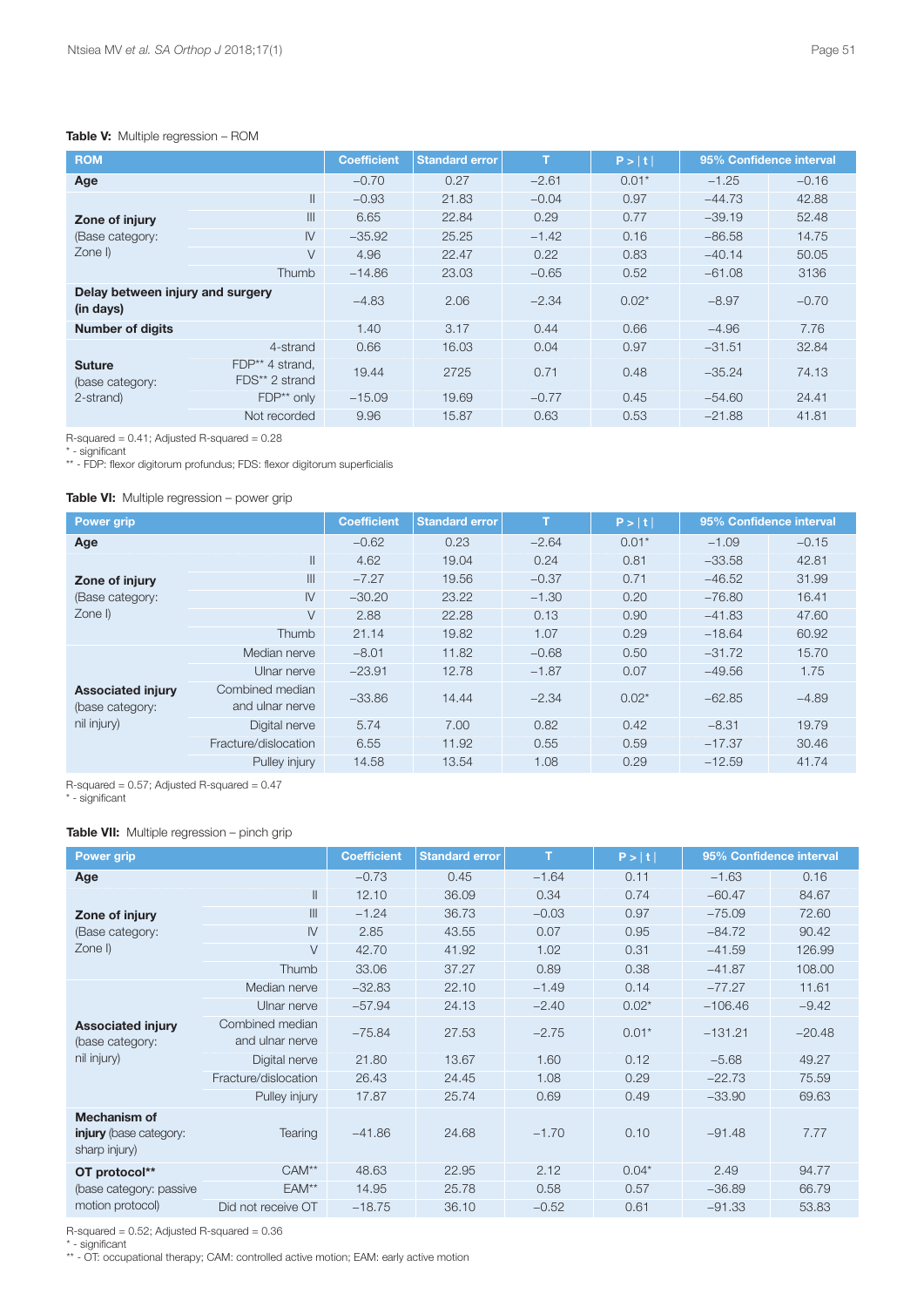For every day earlier that the participant was operated on postinjury there was a 4.83° increase in ROM (p=0.02).

*Table VI* shows that for each year decrease in age there was a 0.62kg increase in power grip (p=0.01). A participant with a combined median and ulnar nerve injury was 34 times more likely to have decreased power grip strength when compared to those with no associated injury (p=0.02).

*Table VII* indicates that participants with an ulnar nerve injury or with combined median and ulnar nerve injury were 58 times (p=0.02) and 76 times (p=0.01) more likely to have decreased pinch grip strength respectively. Participants who were treated using a controlled active motion (CAM) protocol were 49 times more likely to have increased pinch grip strength when compared to those treated with a passive motion protocol  $(p=0.04)$ .

# **Discussion**

The majority of the participants were male and between the ages of 20 and 30 years, both of which are similar to previous research<sup>14</sup> and in keeping with the global trend of young males experiencing high rates of injury when compared with other age and gender groups. 15,16 This is due to the increased level of risk-taking behaviours, 15,16 increased exposure to occupations or activities where they may sustain injury, and increased alcohol consumption when compared to women. 16

Almost two-thirds of the participants were employed (63%) and 26% were unemployed, which is similar to South Africa's unemployment rate of 25%. <sup>17</sup> It is difficult to compare these figures with other flexor tendon research as employment is rarely considered in the assessment of outcomes post FTR.

Twenty-nine per cent of the participants were smokers. This is the same percentage as Trumble *et al*.'s study, <sup>18</sup> and a lot higher than the estimated smoking prevalence in South Africa of 17.6%. <sup>19</sup> This may be due to the fact that participants were mostly males, who are significantly more likely to use tobacco than females. 19

The most commonly injured zone was zone V (40%). Studies by De Jong *et al*. <sup>14</sup> and Hung *et al*. <sup>20</sup> found that zone II was the commonly injured flexor tendon zone, injured in 19.1% and 52% of cases respectively. These studies found that zone V was injured in 6.7% and 17% of cases, which is much lower than that of this study. Often FTR research does not include injuries in zone V due to the higher likelihood of an associated peripheral nerve injury, which is often an exclusion criterion. <sup>21</sup> The lack of associated nerve injury as part of the exclusion criteria in this study may account for the higher representation of zone V injuries in this sample. It is also more difficult to find information in the literature regarding incidence of injury in zones other than zone II, which is the zone most FTR research focuses on. <sup>22</sup> The fact that the current study did not exclude zone V injuries is a strength of the study, as it aids in broadening the literature regarding zone V injuries, especially when considering factors that influence functional outcome post injury.

Nerve lacerations were the most commonly associated injury in this study and vascular injury was the most common secondary associated injury. Trumble *et al*. <sup>18</sup> had a 36% incidence of digital nerve injuries in their sample and Hung *et al*. <sup>20</sup> had a 67% incidence. These higher numbers are to be expected as both studies focused on zone II FTI, where injury to digital nerves occurs. The higher incidence of associated peripheral nerve injuries than other associated injuries in this study is more than likely due to the high number of zone V injuries sustained by this sample. However, the figures from this study are not as high as those found by Al-Shanawany *et al*. 23 where there was involvement of the median nerve in 25% of cases, the ulnar nerve in 30% of cases and combined median

and ulnar nerve injury in 45% (only 6% in this study). Most FTR studies over the years<sup>24-26</sup> have excluded patients with associated injuries, making it difficult to compare this research with other flexor tendon research.

With regard to the time elapsed between injury and surgery, there was a mean delay of 11 days ( $SD±15$ , n=65), with most of the participants (57%) undergoing FTR within a week of sustaining their FTI. This compares favourably with Braga-Silva and Kuyven's study<sup>27</sup> in Brazil where all of the participants had surgery between days 7 and 21 post injury. This was due to difficulties with access to specialist hand surgery, which is a factor in the South African healthcare system too. In the developed countries of England,<sup>25</sup> Japan<sup>26</sup> and Iran,<sup>28</sup> in specialised hand centres, the majority of patients underwent surgery much sooner: all patients in the study by Caulfield *et al*. <sup>25</sup> had surgery on day 2 post injury.

Both Tang<sup>29</sup> and Dy and Daluiski<sup>30</sup> state that there is no solid evidence regarding the best time to perform tendon repair. Tang<sup>27</sup> refers to McFarlane et al.'s study<sup>31</sup> that stated that direct repair may be possible up to several months post injury, depending on the amount of tendon retraction that has occurred. This is confirmed by the five patients in this study who had a primary FTR performed despite delays of over one month post injury.

Almost half of the patients (48%) had four-strand repair. This is in keeping with the move away from the conventional twostrand method toward the most widely accepted four-strand technique. <sup>32</sup> There are no present-day studies that would accept less than a four-strand repair into their sample due to the move towards more aggressive, earlier active mobilisation, which requires the strength of more than a two-strand repair. 18,26,33

A high number (68%) of participants experienced complications post FTR. This is much higher than the rate quoted by Dy *et al*. <sup>34</sup> of 4% rupture and 4% adhesions. The rupture rate of 6% is equivalent with the rate of 4–6% consistently quoted in the literature; <sup>32</sup> however, the adhesion rate of 25% is much higher than that found in other literature.<sup>8</sup> The higher adhesion rate is likely due to the passive motion protocol currently used at the hospital where this research was conducted, owing to the fact that in passive motion protocols there is a higher risk of decreased ROM and adhesions. 34-36 There was a significant improvement in ROM from one to three months and from three to six months. With rehabilitation, post-FTR ROM seems to improve for the first six months, as is shown in this sample, and only reaches a plateau at around one year post repair.

The median power and pinch grip percentages of the unaffected hand were 41% and 29% at three months and 62% and 54% at six months respectively. There was a significant improvement in strength for power grip and pinch grip from three to six months. Like ROM, grip strength also improves for the first six months and reaches a steady state at one year post FTR, as described by May and Sifverskiold,<sup>37</sup> and Libberecht *et al*. 13

For power grip strength, Kitis *et al*.'s findings<sup>38</sup> were a mean of 85% of the unaffected hand at 12 weeks post FTR, much higher than this sample at six months post FTR, but their study only looked at zone II injuries, where median or ulnar nerve injuries were not a factor that could affect the grip strength. Bal *et al*. <sup>39</sup> found a mean of 62% (71% in zone II and 53% in zone V) of the unaffected hand with a median follow-up period of 72 weeks, an identical result to this study, and they included patients with peripheral nerve injury.

There was a variation in strength according to hand dominance, with the right hand dominant participants averaging 18% higher in power grip and 11% higher in pinch grip than the left hand dominant participants at six months post FTR.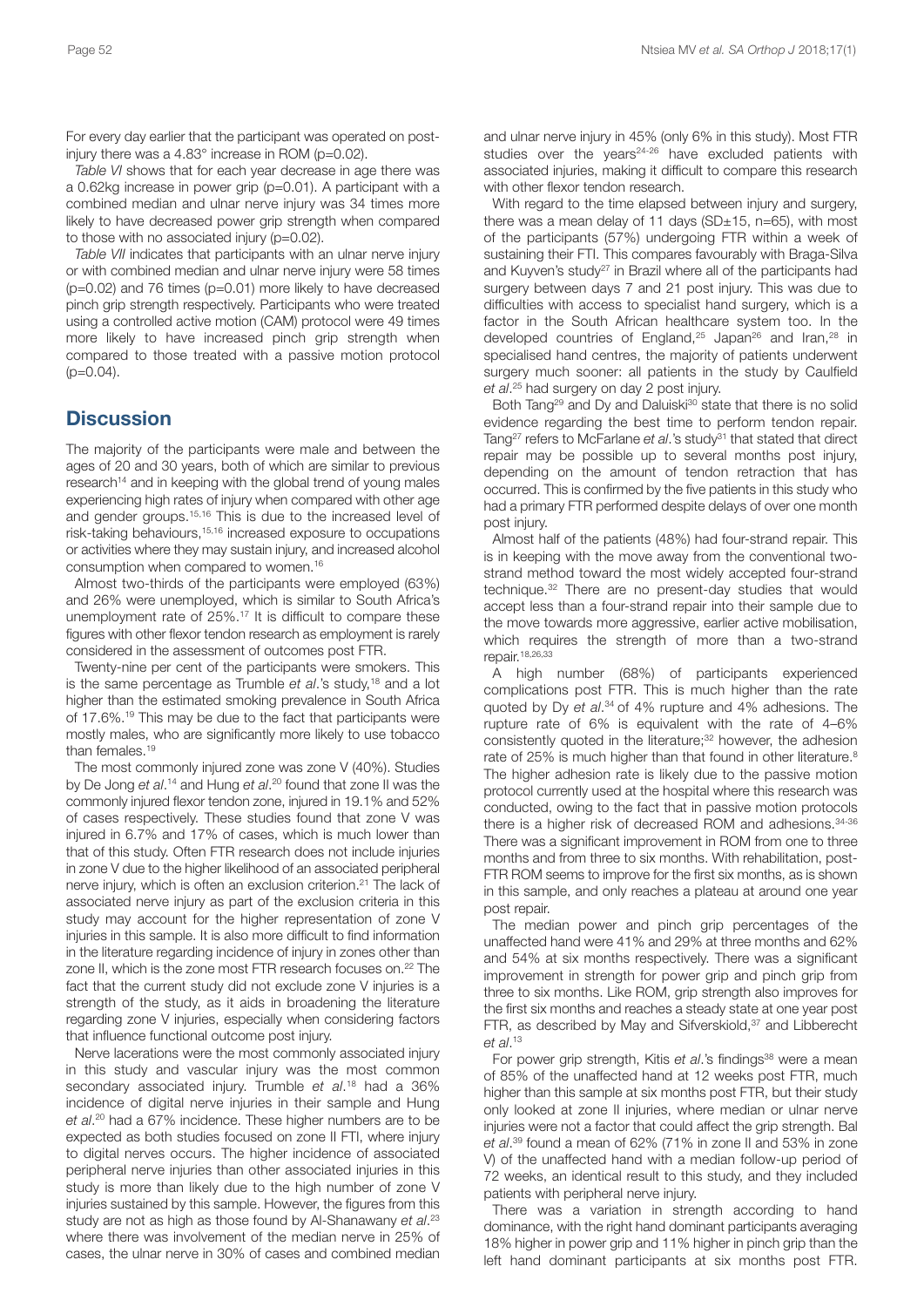When one considers the 10% rule (where strength of the dominant hand is 10% more than that of the non-dominant hand, especially for right-hand dominant people), this variation is lessened.<sup>13</sup>

In this study, increasing age leads to decreasing ROM and power grip strength. In particular, participants aged 50 years and over were more likely to have decreased ROM when compared to other age groups. These findings are similar to those of Freuh *et al*. 33 who found that older age is associated with decreased ROM post FTR. This is explained by the deterioration of tendon quality with advancing age, <sup>40</sup> which makes tendon repairs more prone to poor outcomes.

Associated injury was found to affect both the power and pinch grip strength at six months post FTR, a similar finding to other studies which established that in the presence of an associated bony or neurovascular injury results are poorer. 18,34,41 A combined median and ulnar nerve injury was the associated injury to cause the greatest loss of power and pinch grip strength, while ulnar nerve injury also resulted in decreased pinch grip strength. This makes sense as the median and ulnar nerves innervate all the flexors in the forearm and hand, so aceration of both nerves would greatly affect grip strength in the hand. Another reason associated injury could affect the outcome of grip strength is that more severe injuries, involving multiple structures, could require a period of immobilisation before active rehabilitation can commence. <sup>33</sup> This delay in active mobilisation could lead to development of adhesions and stiffness which may be difficult to overcome once active ROM starts.

The delay between injury and surgery had a significant effect on ROM. This makes sense in that the sooner the patient is operated on the better the outcomes. Torrie *et al*. <sup>32</sup> found that outcomes were improved if patients underwent surgery within seven days of sustaining an FTI.

The final factor that was found to affect the outcome post FTR is the presence of a language barrier. A possible reason why language barrier affects the outcome is if the participants are able to communicate effectively with the health professionals treating them they should be able to understand the strict instructions and the importance of rehabilitation post FTR. If the participant understands both of these they would be less likely to unintentionally be non-adherent <sup>32</sup> with splint wear and the home exercise programme, and possibly more likely to attend therapy sessions, all of which are important to the functional outcome post FTR.

# **Conclusion**

The factors found to significantly affect the ROM, power and pinch strength at six months post FTR are: age, zone of injury, associated injury, delay between injury and surgery, OT protocol used and language barrier.

# **Limitations**

The primary limitation of this study is the small size of the sample and high dropout rate, both of which affect the reliability of the analyses and make it difficult to generalise the results. However, a maximum of six factors were found to be significantly correlated to and/or associated with each outcome variable and only these factors were used in the multiple linear regression analysis making up for the minimum of ten participants per factor.

# **Clinical message**

- Controlled active motion is more beneficial than passive motion post FTR.
- Early FTR post-injury results in better ROM.

• Accurate surgery notes are needed for therapists to adhere to the necessary precautions/contraindications.

A translator is needed when there is a language barrier for patients to understanding their condition and precautions.

# *Compliance with ethics guidelines*

Permission to conduct research was obtained from the hospital, ethical clearance granted by the University of the Witwatersrand Human Research Ethics Committee (M130748), and all participants gave informed consent.

#### **References**

- 1. Saini N, Kundani V, Patni P & Gupta S. Outcome of early active mobilization after flexor tendons repair in zones II-V in hand. *Indian Journal of Orthopaedics* 2010;314-21.
- 2. Kotwal PP & Ansari M. T. Zone 2 flexor tendon injuries: Venturing into the no man's land. *Indian Journal of Orthopaedics* 2012;608-15.
- 3. Schaub TA & Chung KC. Systems of provision and delivery of hand care, and its impact on the community. *Injury* 2006 **37**:1066-70.
- 4. Tang JB. Tendon injuries across the world. *Injury* 2006;**37**:1036-42.
- 5. Allegranzi B & Pittet D. Healthcare-associated infections in developing countries: Simple solutions to meet complex challenges. *Infection Control and Hospital Epidemiology* 2007;**28**(12):1323-27.
- 6. Schlemmer A & Mash B. The effects of a language barrier in a South African district hospital. *South African Medical Journal* 2006;**96**(10):1084-87.
- 7. Chung KC, Kotsis SV & Kim M. Predictors of functional outcomes after surgical treatment of distal radius fractures. *The Journal of Hand Surgery* 2007;**2A** (1):76-83.
- 8. Tang JB. Clinical outcomes associated with flexor tendon repair. *Hand Clinics* 2005;**21**:199-210.
- 9. Georgeu GA, Mayfield S & Logan AM. Lateral digital photography with computer aided goniometry versus standard goniometry for recording joint finger angles. *Journal of Hand Surgery* (British and European Volume) 2002;**27B**(2):184-86.
- 10. Macionis V. Reliability of the standard goniometry and diagrammatic recording of finger joint angles: A comparative study with healthy subjects and non-professional raters. *BioMed Central Musculoskeletal Disorders* 2013;**14**:17.
- 11. Lamb M. Rehab measures: hand-held dynamometer/grip strength 2014. Retrieved October 15, 2015, from Rehab Measures: http://www.rehabmeasures.org/Lists/RehabMeasures/DispForm.asp x?ID=1185
- 12. Mathiowetz V, Kashman N, Volland G, Weber K, Dowe M & Rogers S. Grip and pinch strength: Normative data for adults. *Archives of Physical Medicine and Rehabilitation* 1985;**66**(2):69-74.
- 13. Libberecht K, Lafaire C, & Van Hee R. Evaluation and functional assessment of flexor tendon repair in the hand. *Acta Chirurgica Belgica* 2006;**106**:560-65.
- 14. De Jong JP, Nguyen JT, Sonnema AJ, Nguyen EC, Amadio PC & Moran SL. The incidence of acute traumatic tendon injuries in the hand and wrist: A 10-year population-based study. *Clinics in Orthopedic Surgery* 2014;**6**(2):196-202.
- 15. Kent MM & Young US. Adults vulnerable to injuries and violence 2010. Retrieved October 13, 2015, from Population Reference Bureau: http://www.prb.org/Publications/Articles/2010/usyoungadultiniury.aspx
- 16. Sorenson SB. Gender disparities in injury mortality: Consistent, persistent and larger than you'd think. *American Journal of Public Health* 2011;**101**(S1):353-58.
- 17. StatsSA. Quarterly Labour Force Survey 2015. Pretoria: Statistics South Africa.
- 18. Trumble TE, Vedder NB, Seiler JG, Hanel DP, Diao E & Pettrone S. Zone-II flexor tendon repair: A randomized prospective trial of active place-and-hold therapy compared with passive motion therapy. *The Journal of Bone and Joint Surgery* 2010;**92**:1381-89.
- 19. Reddy P, Zuma K, Shisana O, Jonas K & Sewpaul R. Prevalence of tobacco use among adults in South Africa: results from the first South African national health and nutrition examination survey. *South African Medical Journal 2*015;**105**(8):648-55.
- 20. Hung LK, Yeung PL, Wong JM, Pang KW, Cheung L & Chan P. Active mobilisation after flexor tendon repair: comparison of results following injuries in zone 2 and other zones. *Journal of Orthopaedic Surgery* 2005;**13**(2):158-63.